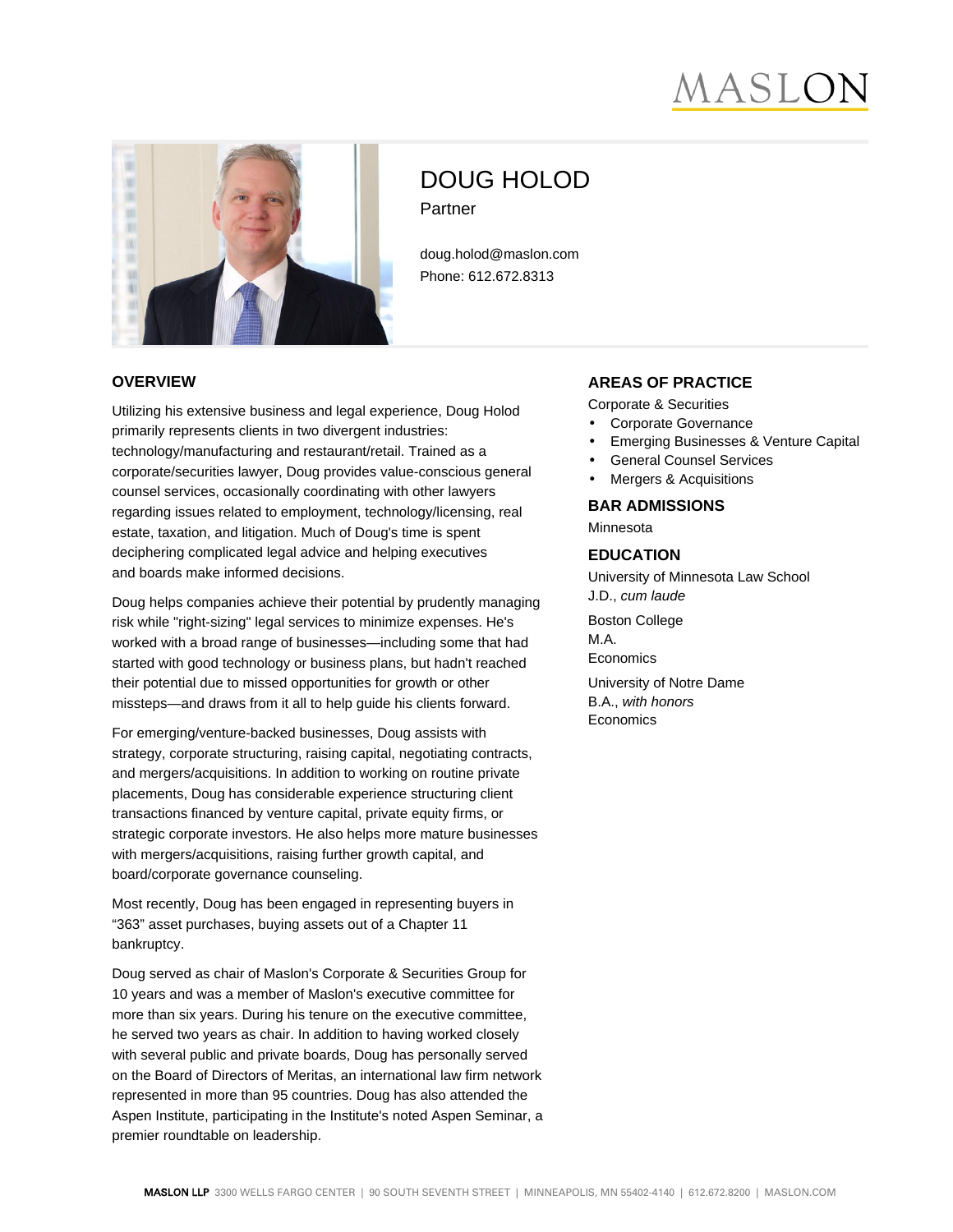#### **SELECTED EXPERIENCE**

#### **Technology & Manufacturing**

- Evolve Additive Solutions Doug works extensively with this Minnesota-based company that develops 3D printing machines for manufacturers. He assisted in Evolve's "spin-off" from Stratasys in June 2017 as well as the financing provided by certain strategic investors such as LEGO and Stanley Black & Decker in 2018. Doug has also negotiated several development and supply agreements with Evolve customers worldwide.
- Hy-Capacity Doug assists this lowa-based privately held manufacturer of agricultural parts by working on acquisitions, contracts with the company's distributors, and providing general corporate counseling.
- Cima Nanotech Doug worked extensively with this Singapore-based developer of nanotechnology conductive coatings. In addition to assisting with several rounds of private placements, including joint ventures/investments with Japanese/Korean/Singaporean investment companies or manufacturers, Doug also helped negotiate various complex agreements with some of the company's business partners. The company's assets were acquired by a group of Singaporean-based investors in 2017.
- Digital Teamwork Doug also works with this digital marketing company that's merchandising and optimization platform can be utilized in several industries, including the automotive sector through its affiliated company, Dealer Teamwork.
- Vigilant Diagnostics Doug serves as general counsel to this company that is utilizing patented technology for pointof-care diagnostic analysis of certain human diseases.
- Benovate For this healthcare technology company that manages healthcare programs and health incentives, Doug serves as corporate counsel.
- Hennepin Life Sciences Doug works with this Minnesota-based pharmaceutical development and licensing company on its equity financing and license agreements.
- Acuo Technologies For this Minnesota-based healthcare software company, Doug assisted in private placements, contracts, and served as main corporate counsel through the company's sale.
- DestinationRx For this Los Angeles-based healthcare/technology company, Doug worked extensively on the company's Series A Preferred Stock offering led by a healthcare venture capital firm. Doug served as main corporate counsel through the company's sale.

#### **Restaurant/Retail**

- Kona Grill Doug served as corporate general counsel to this Scottsdale-based publicly traded chain of over 45 sushi/grill restaurants, assisting with Kona Grill's equity offerings, debt financings, and other corporate transactions.
- Landry's Restaurants Doug assisted Landry's Restaurants in its 2020 acquisition of Cadillac Ranch restaurants.
- FS Funds/Parasole Doug assisted in the 2020 asset purchase agreement relating to the proposed acquisition of Parasole, a Minnesota restaurant company that owns Manny's (steakhouse); Pittsburgh Blue; Salut; Good Earth, and other restaurants.
- Rainforest Cafe Doug's first task at Maslon was working with an entrepreneur to raise capital for a restaurant concept that would include live birds. That concept became the popular Rainforest Cafe. Doug worked closely with the company through its private placements, successful initial public offering, and two follow-on public offerings. Doug has also provided corporate and securities counsel and worked with Rainforest Cafe through its proposed mergers and subsequent sale via tender offer to Landry's Restaurants, Inc.
- T-Rex Cafe Another "big box"/themed restaurant company with units in Disney Orlando, Doug worked with the formation and expansion of this company which included a substantial capital investment from Landry's.
- Schussler Creative/Creative Attractions Doug works with Steve Schussler, a creative restaurant developer, with many new concepts such as "Hot Dog Hall of Fame" and the "Boat House," both located in major theme parks in the Orlando area.
- Lexington Restaurant Group Doug works with the principal owners and management team to assist them in structuring financing rounds and other transactions.
- Juut Salonspa Doug works extensively with this Minneapolis-based upscale salon business (7 units), assisting in contract negotiations and general corporate counseling.